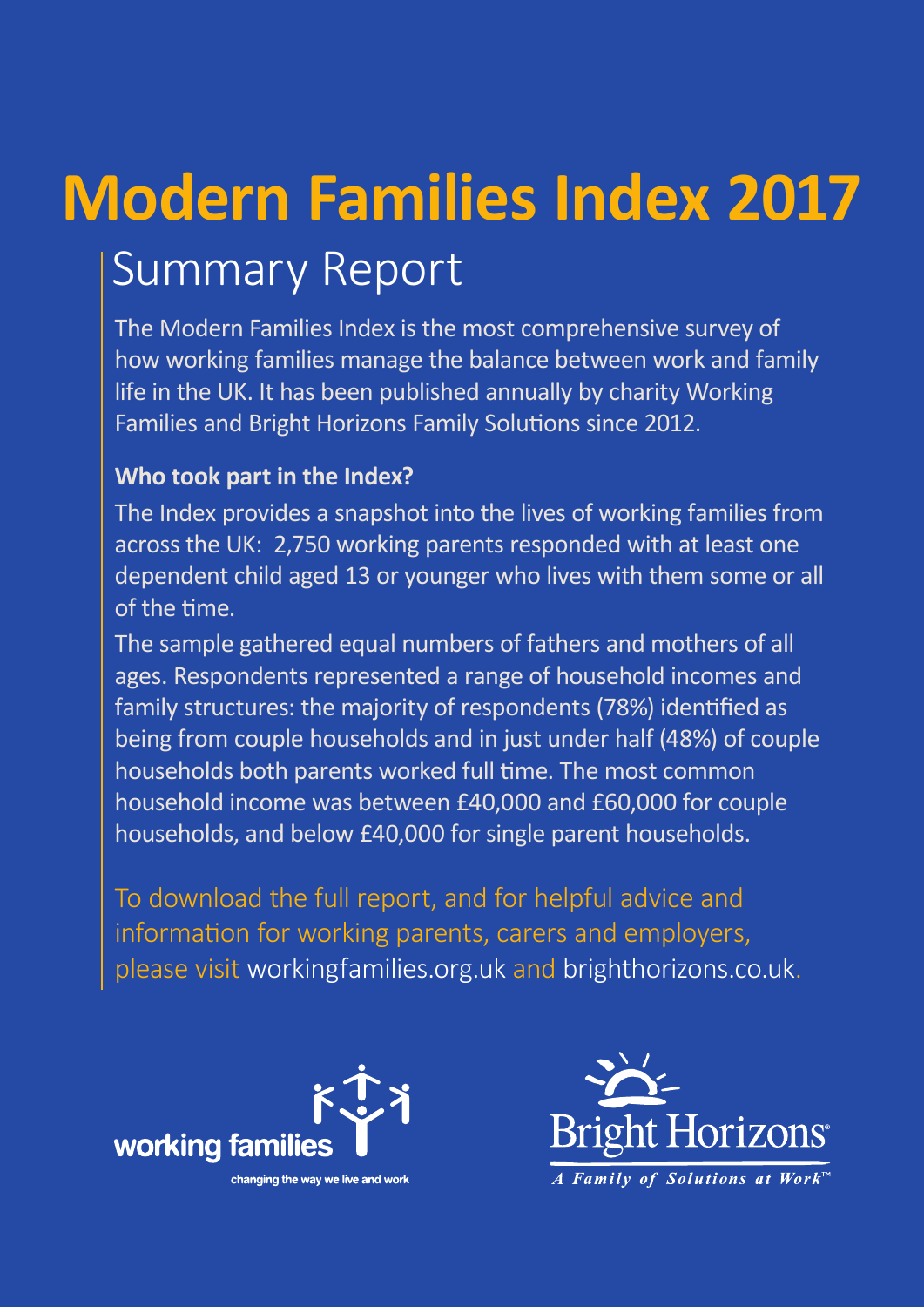#### **Balancing the twin currencies: time and money**

- Only one in five families says they have got the right balance between time (to spend with family) and money (earning or having enough income) to see their family thrive, with over a third saying they haven't got enough time or money.
- 47% think that over the last two years it has become financially more difficult to raise a family.

Time is an equally valuable currency for families:

- More than a third of parents (36%) said they would take a pay cut to work fewer hours.
- Millennials were more likely to agree: 41% would reduce their salary compared to 31% of older workers.

*"Only one in five families feels that they are getting it right. This is cause for concern – and a call to action for positive change."* **- Sarah Jackson, Working Families**



### **Working hours squeezing parents' family time**

Family remains the greatest priority for working parents but balancing the increasing pressures of work is taking its toll, with only a third of parents leaving work on time every day:

- 72% of parents work at home in the evenings and at weekends, with 41% saying this happens often or all the time.
- One in five parents working full time is putting in five extra weeks a year the equivalent of their annual holiday allowance - in unpaid work, just to keep up with the demands of the job.
- Dealing with workload is the most common reason parents give for working extra hours (67%), followed by lack of time to get proper planning and thinking done (57%), organisational culture (54%) and manager attitude (47%).

*"Where we used to talk of a work–life balance the reality is that for most of us it is more of a blend. This increasingly complex reality risks the creation of a 'fatherhood penalty' if not addressed.* **- Denise Priest, Bright Horizons**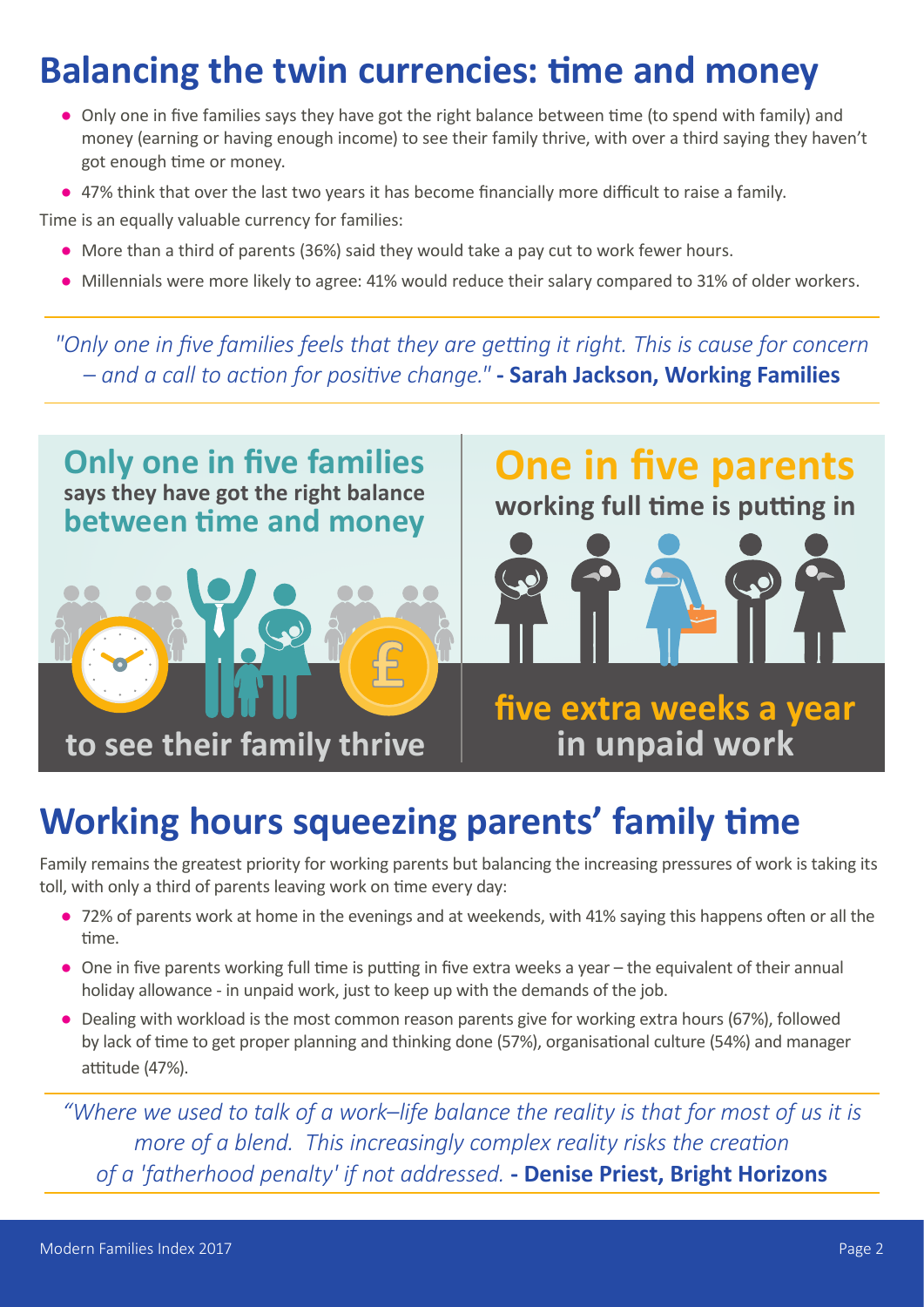#### **The impact of time-poverty**

Families are feeling the pressure:

- 50% of parents agreed 'my work life balance is increasingly a source of stress'.
- 43% said that work had a negative impact on spending time helping children with their homework often or all the time.
- Almost half (48%) said working hours regularly got in the way of spending time with their children.
- A third said that work had a negative effect on their relationship with their partner and a quarter said it led to rows with their children.

Many parents would consider absenting themselves from the workplace in order to deal with burnout:

- 37% would consider using annual leave, 29% taking sick leave and 25% cutting back their hours.
- One in ten parents would consider resigning from work without having another job to go to.



#### **The 'flexibility gap'**

Parents are keen to mitigate the effects of work on family life. They identified flexible working as a key way of getting a better balance, but many felt that they could not make use of it because of the nature of their job, manager's attitude or workplace culture:

● Almost half of parents are not comfortable raising the issue of workload and hours with their employer.

Fathers are less comfortable asking for formal flexible working arrangements - and more likely to lie or bend the truth to their employer about their family responsibilities.

- Twice the number of fathers compared to mothers believe flexible workers are viewed as less committed and over double the number of fathers believe working flexibly will have a negative impact on their career.
- 44% of fathers have lied or bent the truth to their employer about their family responsibilities, compared to 37% of mothers.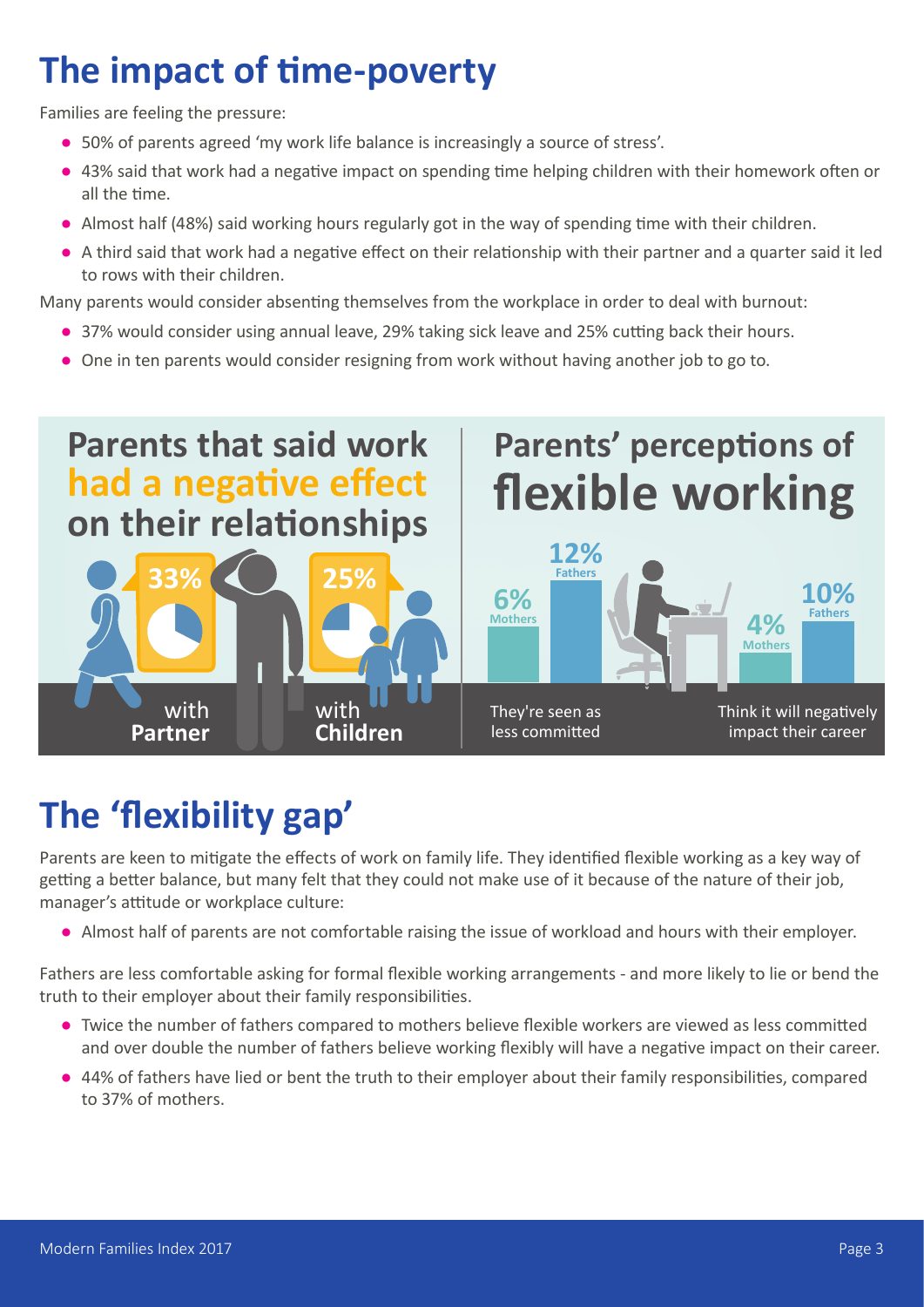Despite legislative and employer efforts to provide work-life balance opportunities, the way that work is organised and prevailing workplace cultures and attitudes remain significant barriers:

● 37% of parents felt resentful towards their employer about their work-life balance, including those parents that work flexibly, suggesting that there are also issues around workload and overwork.

Parents said they would leave employers who do not offer good work-life balance opportunities.

● In contrast, parents said that employers who afforded them a good work-life balance would benefit from more loyal (57%), motivated and productive employees (55%).

#### **The 'fatherhood penalty'**

**The career sacrifices**

**for working fathers**

Fathers increasingly want to take an active part in childcare but are having to consider the same compromises women have had to for decades. This runs the risk of creating a 'fatherhood penalty' – whereby men move into lower paid and lower quality work because they have become fathers:

- 47% of fathers agree they would like to downshift into a less stressful job, reflecting the difficulty they face in reconciling work and home.
- Eight out of ten mothers and seven out of ten fathers agree they would assess their childcare needs before taking a new job or promotion, indicating that both genders now feel they might have to downgrade their careers in order to care for their families.
- Just under half of millennial fathers (46%) said they would be willing to take a pay cut to achieve a better work-life balance, vs. just over a third of fathers overall (38%).

**47%** would downshift into a less stressful iob

**38%** would take a pay-cut to improve work-life balance

**70%** would assess childcare before a new job or promotion

## **Sharing caring – mothers, fathers and grandparents**

Availability and affordability of childcare remain major issues for working families, especially for those parents who work atypical or irregular hours:

- 41% of parents are using grandparental care, making it the most common type of non-parental childcare.
- When childcare arrangements breakdown, traditional gender roles resurface. Mothers and fathers agree that it is twice as acceptable for women to take time off work for childcare as it is for men.

Almost a fifth of parents reported that their employers were unsympathetic toward their childcare responsibilities:

- 11% said their employers made no allowances.
- 8% felt they had to conceal childcare responsibilities as they feared it would result in negative views of them at work.